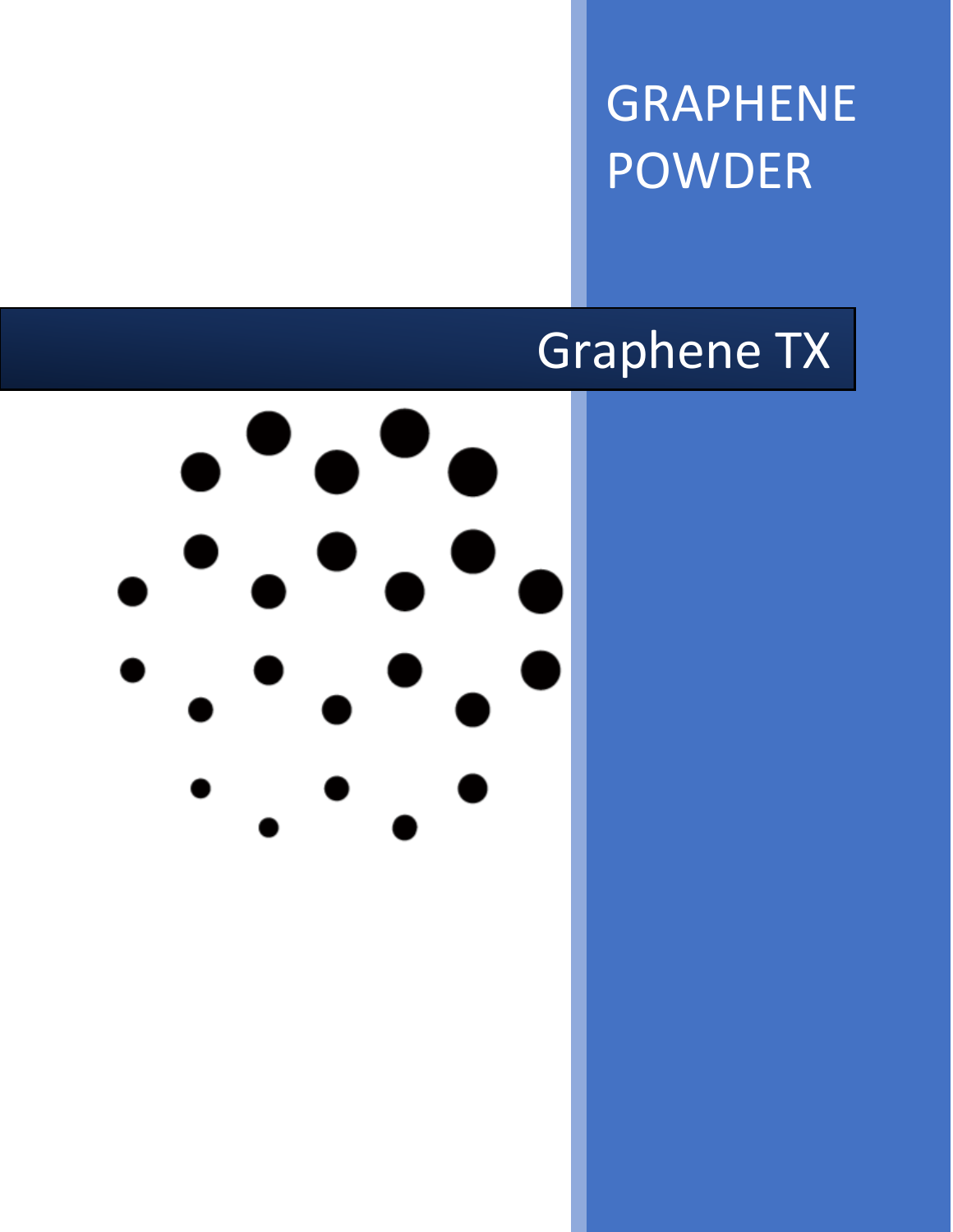

## **Functionalized Graphene Powders**

GrapheneTX offers aminated graphene (AG) powders with different particle size and nitrogen content. Our ecofriendly method of production allows for these materials to be produced at a large scale. These materials can be applied in a variety of applications including coatings (e.g. epoxy or urethane), carbon fiber (CF) composites, supercapacitors, Li-ion batteries, engineering plastics (e.g. Nylon-6,6) etc.

### GRAPHENE POWDER

| <b>Product</b> | Thickness nm | Carbon<br>wt% | <b>Hydrogen</b><br>wt% | <b>Nitrogen</b><br>$wt\%$ | <b>Description</b> |
|----------------|--------------|---------------|------------------------|---------------------------|--------------------|
| $GTX-AG2-P$    | >2           | 95.9          | 0.4                    | 2.4                       | Powder             |
| GTX-AG5-P      |              | 97.4          | 0.3                    | 1.5                       | Powder             |





FTIR spectra of G (Black) and AG (red) FTIR spectra of G (Black) and AG (red)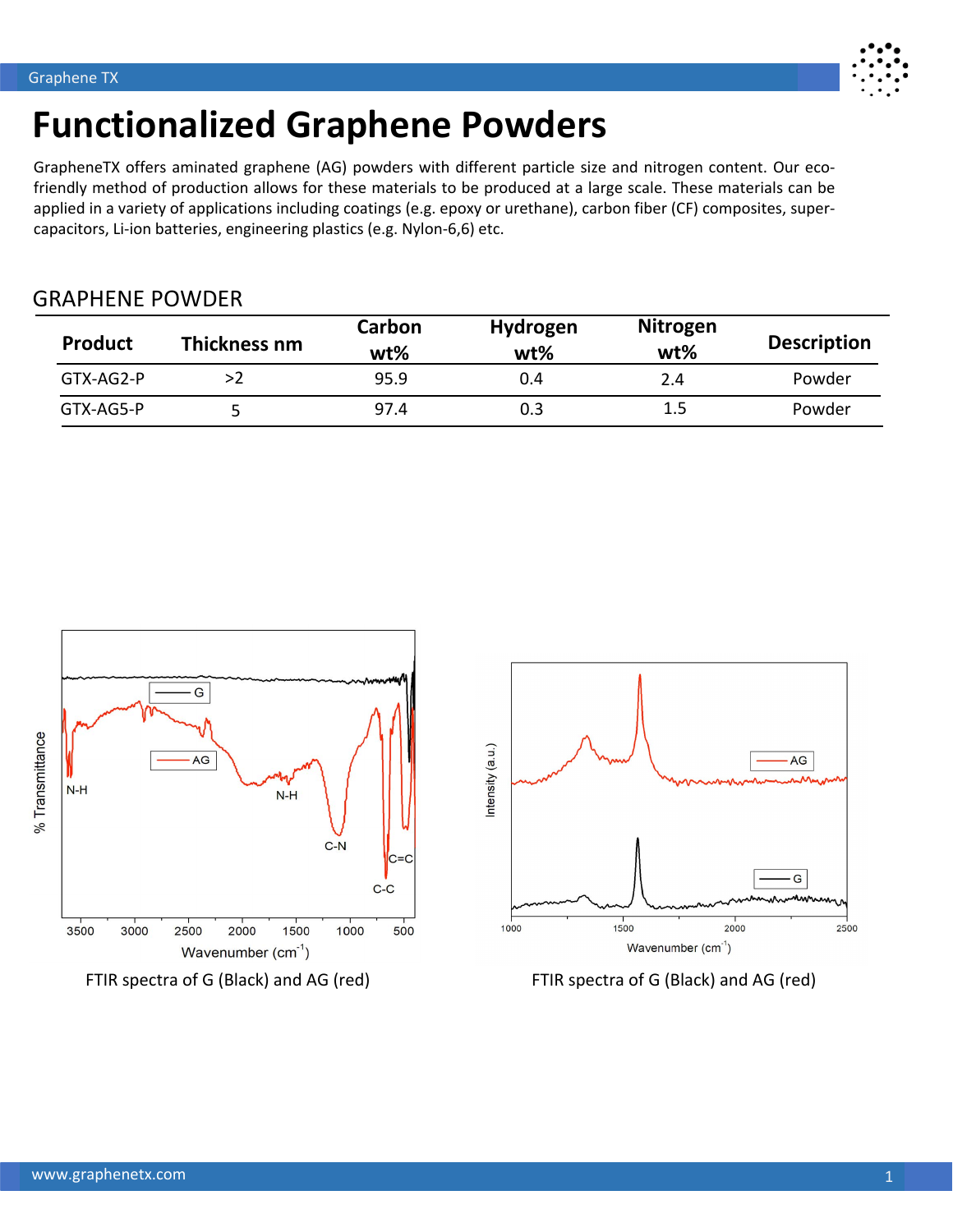



SEM GTX-AG2-P TEM GTX-AG2-P



SEM GTX-AG5-P TEM GTX-AG5-P

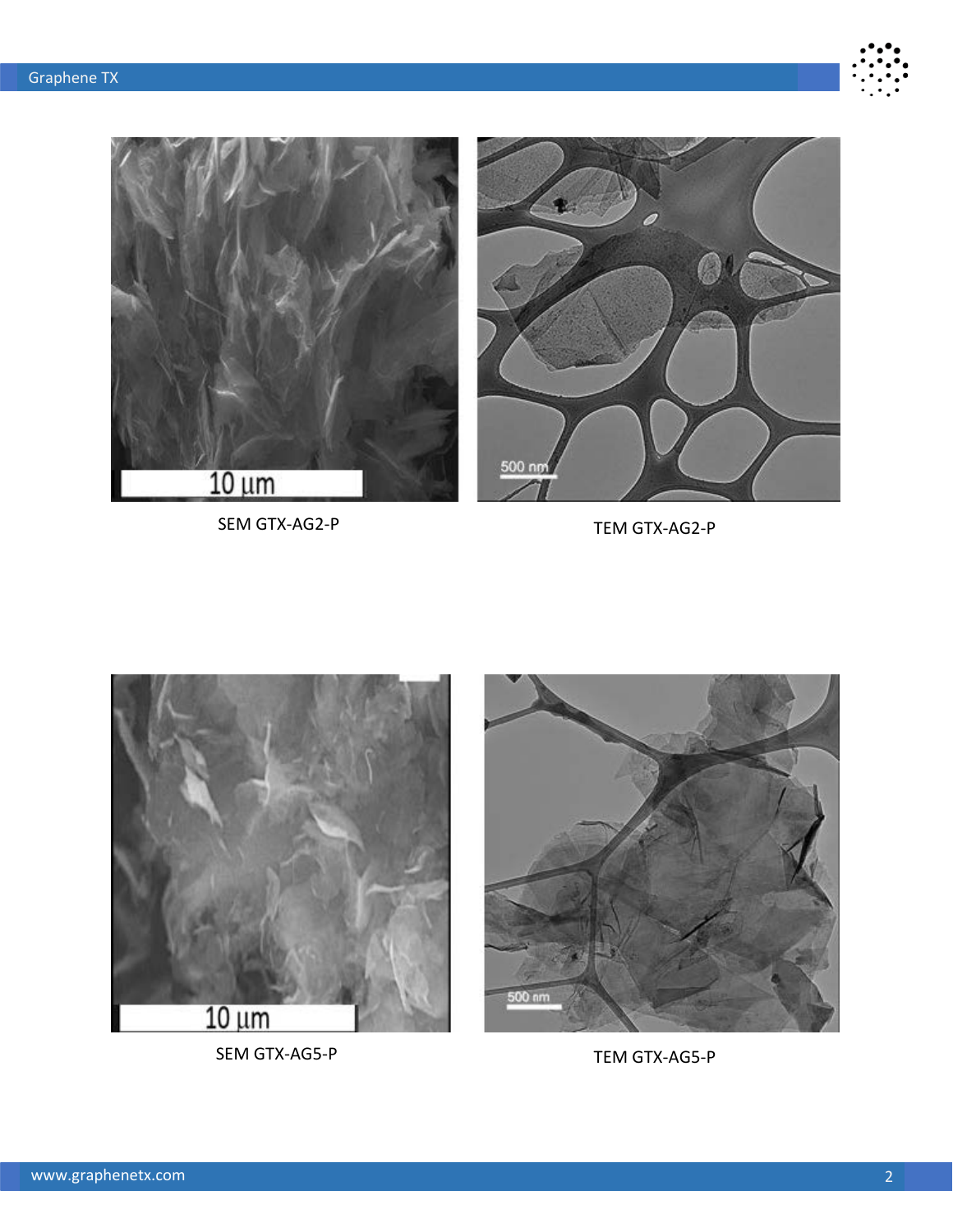



Location: 619 Mogonye Ln, Elgin, TX 78621 Phone: +1 (512) 229-9635 sale@graphenetx.com www.graphenetx.com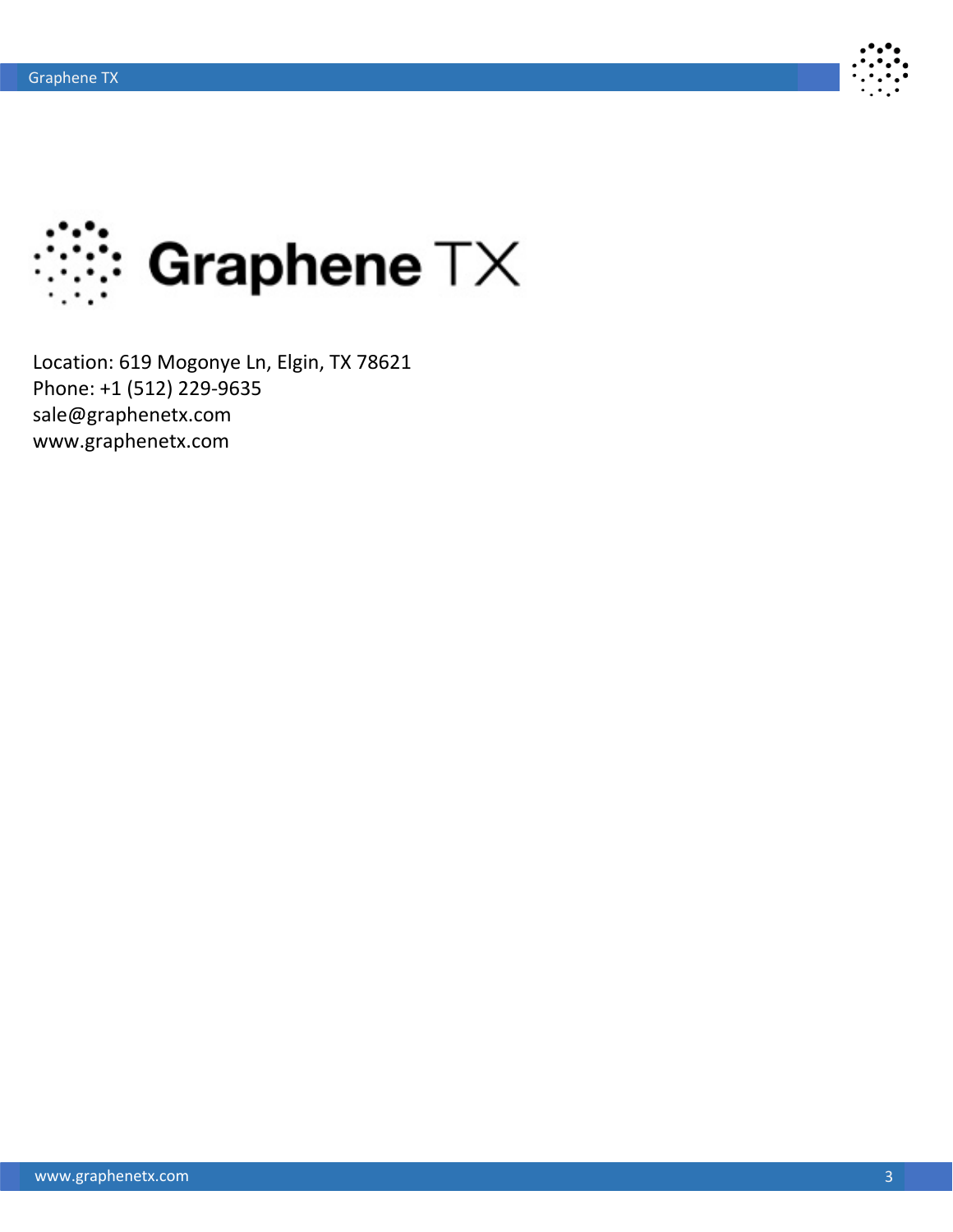GRAPHENE DISPERSIONS

# Graphene TX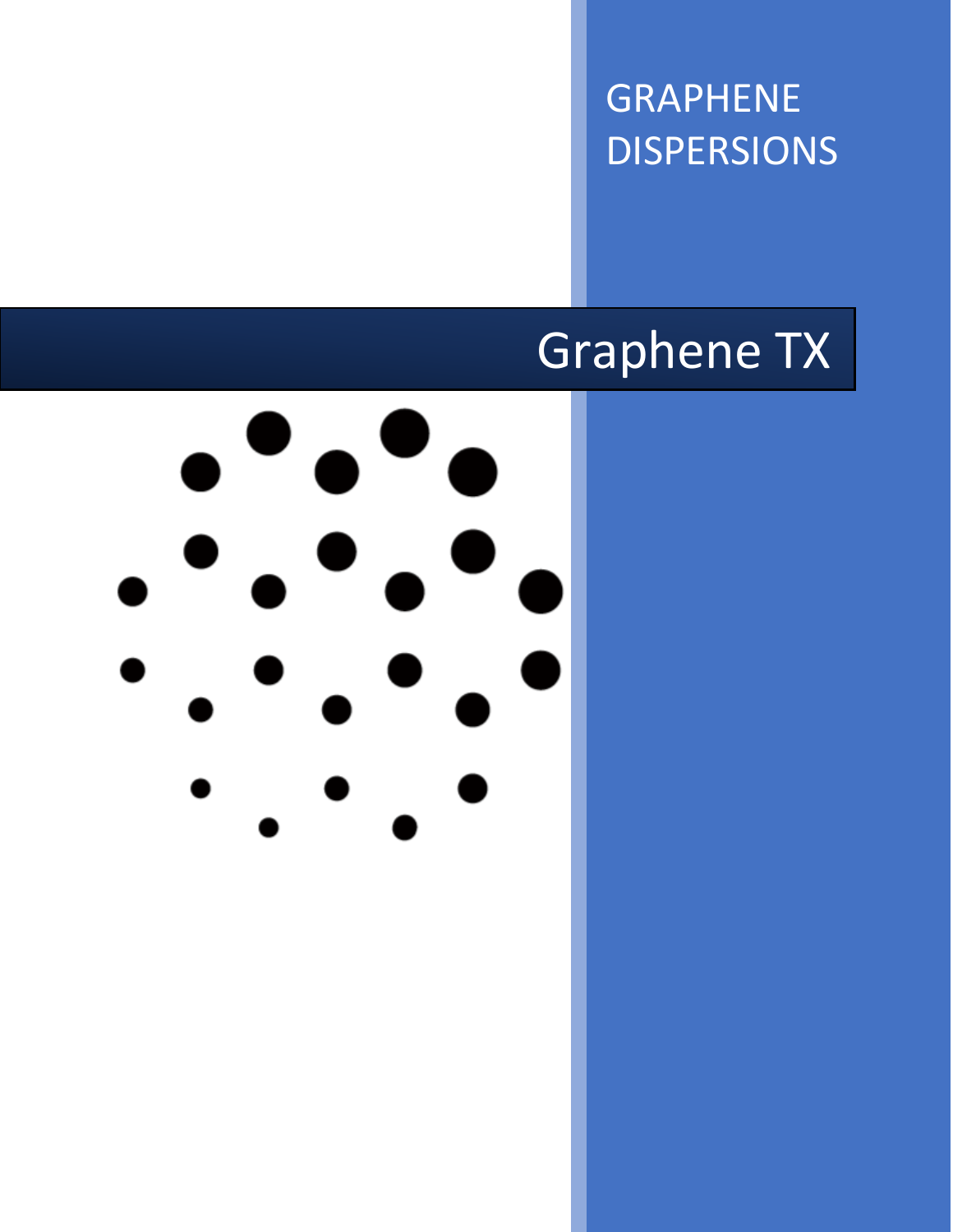

## **Functionalized Graphene Dispersions**

GrapheneTX offers aminated graphene (AG) dispersions with GTX-AG2-P and GTX-AG5-P in different solvent and concentrations. Our eco-friendly method of AG production allows for these materials to be produced at large scale. GrapheneTX can produce dispersions tailored to your application. These materials can be applied in a variety of applications, including coatings (e.g. epoxy or urethane), carbon fiber (CF) composites, super-capacitors, Li-ion batteries, engineering plastics (e.g. Nylon-6,6), etc.

## APPLICATION

- Coatings and Paints
- CF Composites (Automotive, Windmill Blade)
- Engineering Plastics

### BENEFIT

- Barrier Enhancement
- Corrosion and Moisture resistance
- Enhanced mechanical properties
- Enhanced electrical/thermal conductivity
- Increased UV-durability



0%



4% AG

AG Urethane Coating Corrosion Resistance - Qualitative Corrosion Test done using 3.5% NaCl solution at 25°C for two months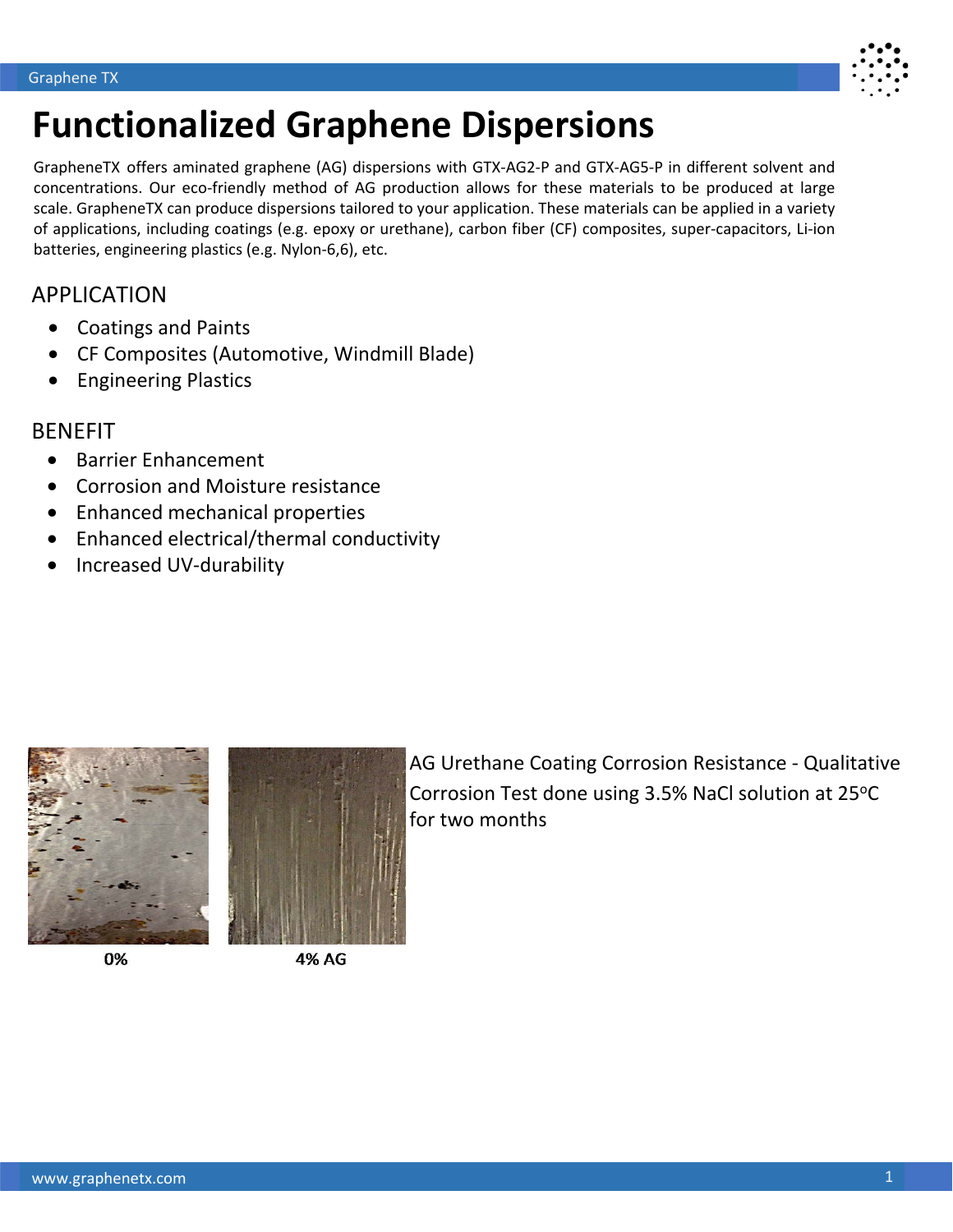

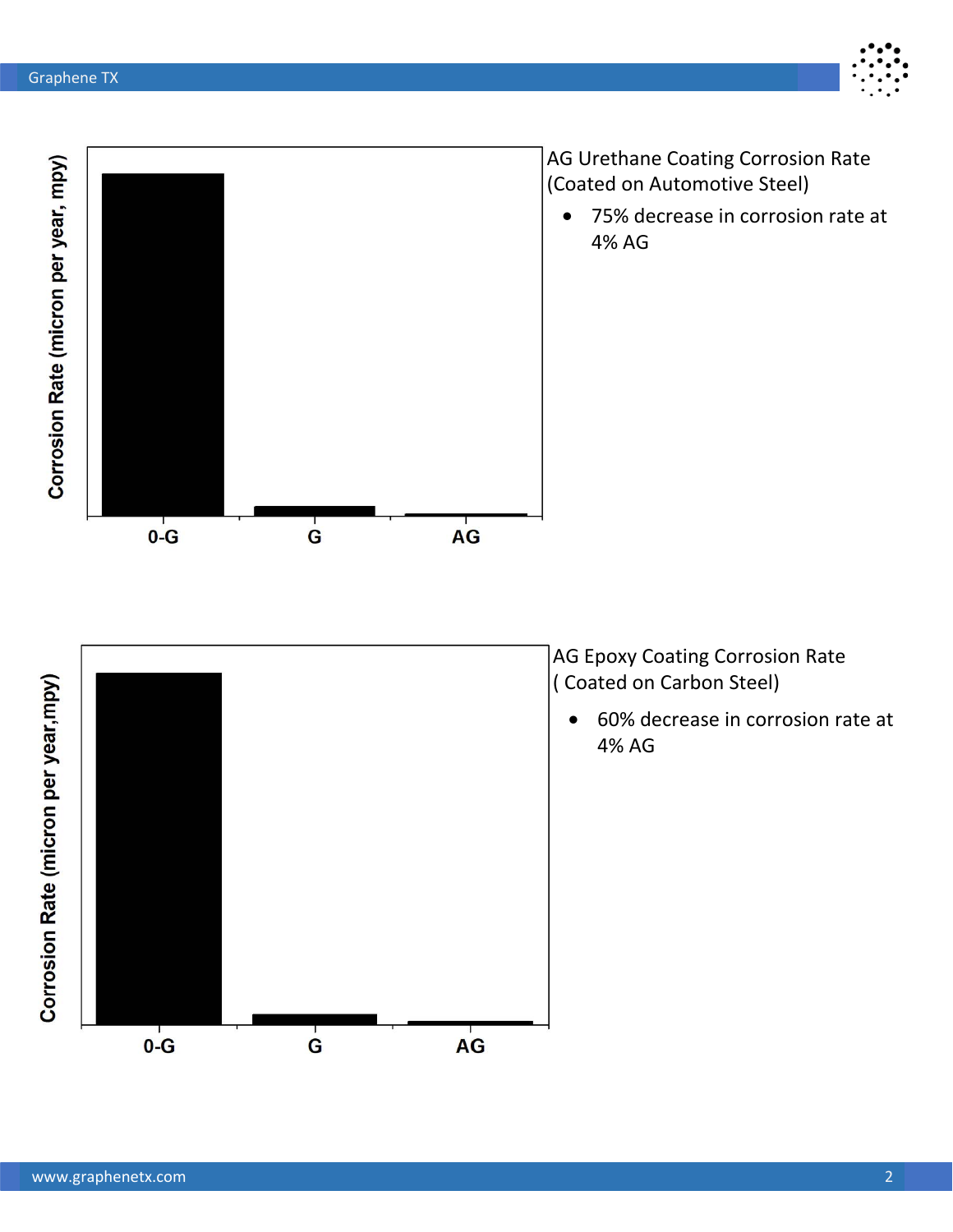

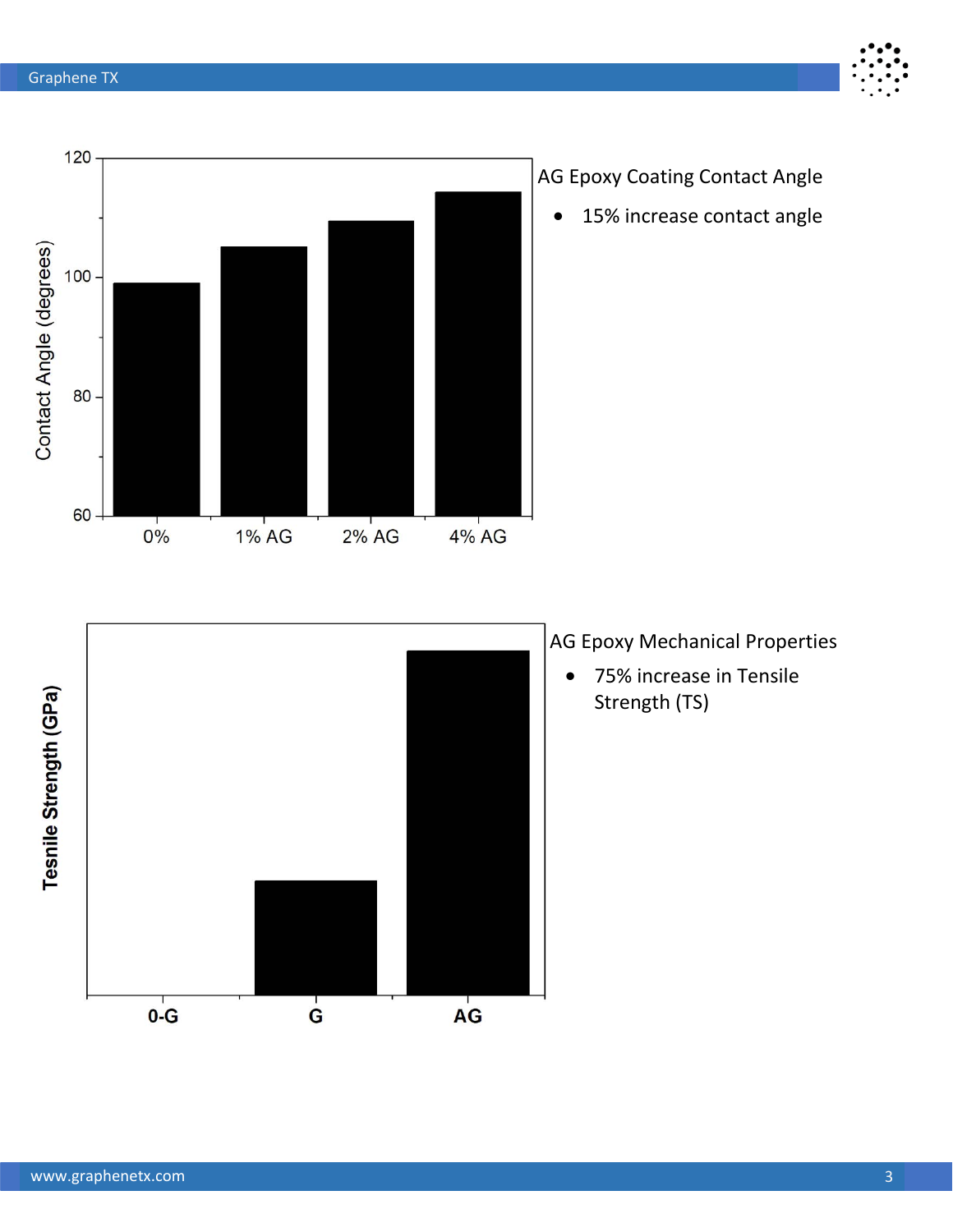



AG Coated Fabric Conductivity

• 91% decrease in sheet resistivity

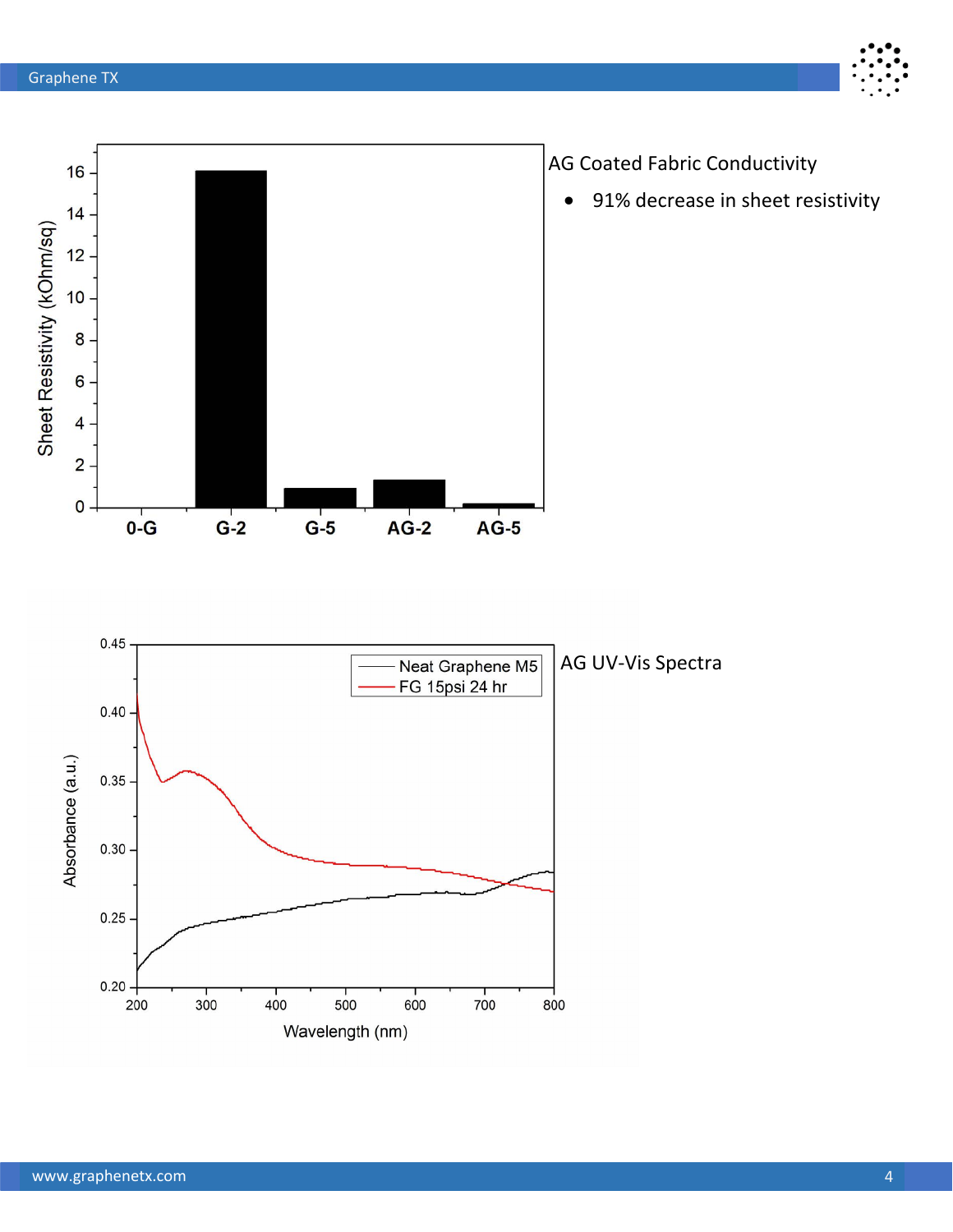

| Product     | <b>Functionalized</b><br>Graphene | Solvent                           | <b>Thickness nm</b> | Concentration<br>wt% |
|-------------|-----------------------------------|-----------------------------------|---------------------|----------------------|
| GTX-AG2-ASW | Aminated<br>Graphene              | Water                             | <                   | 2.5                  |
| GTX-AG2-ASM | Aminated<br>Graphene              | <b>MEK</b>                        | <                   | 2.5                  |
| GTX-AG2-ASP | Aminated<br>Graphene              | Propylene<br>Glycol (PG)          | <                   | 2.5                  |
| GTX-AG2-ASN | Aminated<br>Graphene              | 1-Methyl-2-pyrroli-<br>done (NMP) | $<$ 2               | 2.5                  |
| GTX-AG5-ASW | Aminated<br>Graphene              | Water                             | 5                   | 2.5                  |
| GTX-AG5-ASM | Aminated<br>Graphene              | <b>MEK</b>                        | 5                   | 2.5                  |
| GTX-AG5-ASP | Aminated<br>Graphene              | Propylene<br>Glycol (PG)          | 5                   | 2.5                  |
| GTX-AG5-ASN | Aminated<br>Graphene              | 1-Methyl-2-pyrroli-<br>done (NMP) | 5                   | 2.5                  |

\*Additional concentrations or solvents can be prepared upon request\*